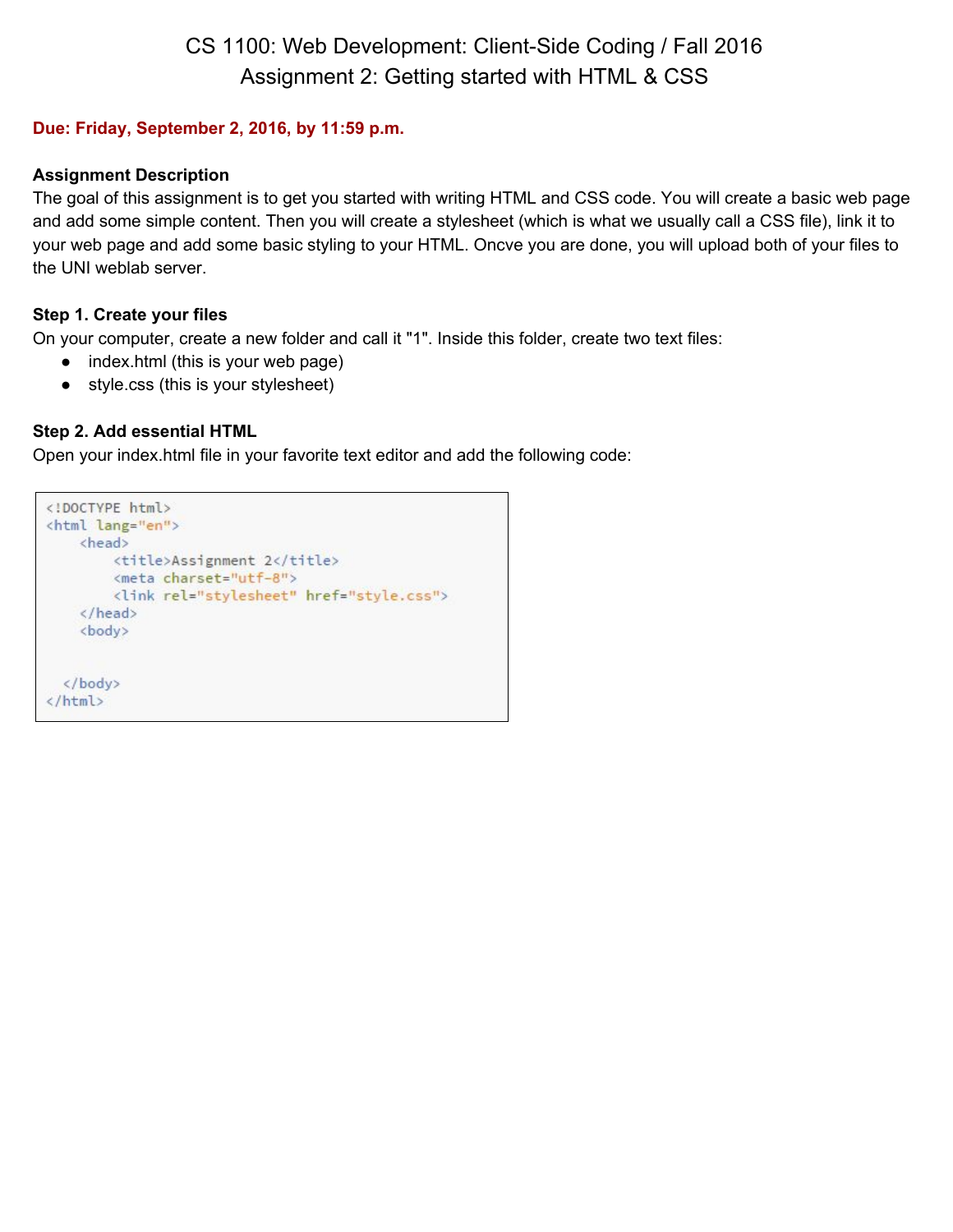Now, copy the following text and insert it between <br/>body> and </body> (ignore the border around the content):

# **Assignment 2: Writing basic HTML and CSS**

# **Vision**

W3C's vision for the Web involves participation, sharing knowledge, and thereby building trust on a global scale.

# **Web for Rich Interaction**

The Web was invented as a communications tool intended to allow anyone, anywhere to share information. For many years, the Web was a "read-only" tool for many. Blogs and wikis brought more authors to the Web, and social networking emerged from the flourishing market for content and personalized Web experiences. W<sub>3</sub>C standards have supported this evolution thanks to strong architecture and design principles.

# **Web of Data and Services**

Some people view the Web as a giant repository of linked data while others as a giant set of services that exchange messages. The two views are complementary, and which to use often depends on the application.

# **Web of Trust**

The Web has transformed the way we communicate with each other. In doing so, it has also modified the nature of our social relationships. People now "meet on the Web" and carry out commercial and personal relationships, in some cases without ever meeting in person. W3C recognizes that trust is a social phenomenon, but technology design can foster trust and confidence. As more activity moves on-line, it will become even more important to support complex interactions among parties around the globe.

Source: [The World Wide Web Consortium](https://www.w3.org/Consortium/mission)

# **Step 4. Add essential markup to your content**

I strongly suggest you save the file and view it in the browser (refresh the page each time to see the updated version) after making each change: that way you will see the effect of each edit.

- 4.1. Surround the first line with  $\langle h1 \rangle$ ,  $\langle h1 \rangle$  tags: now this is a level-1 heading
- 4.2. Surround the word "Vision" with <h2>, </h2> tags: this is a level-2 heading
- 4.3. Surround the three remaining headings with <h3>, </h3> tags: these are level3 headings
- 4.4. Add <p> tags to each of the 5 paragraphs (that's the grey text)
- 4.5. Change the last line to the following (that adds a hyperlink to the W3C website):

<p>Source: <a href="https://www.w3.org/Consortium/mission">The World Wide Web Consortium</a>

That's all you need to do in this file!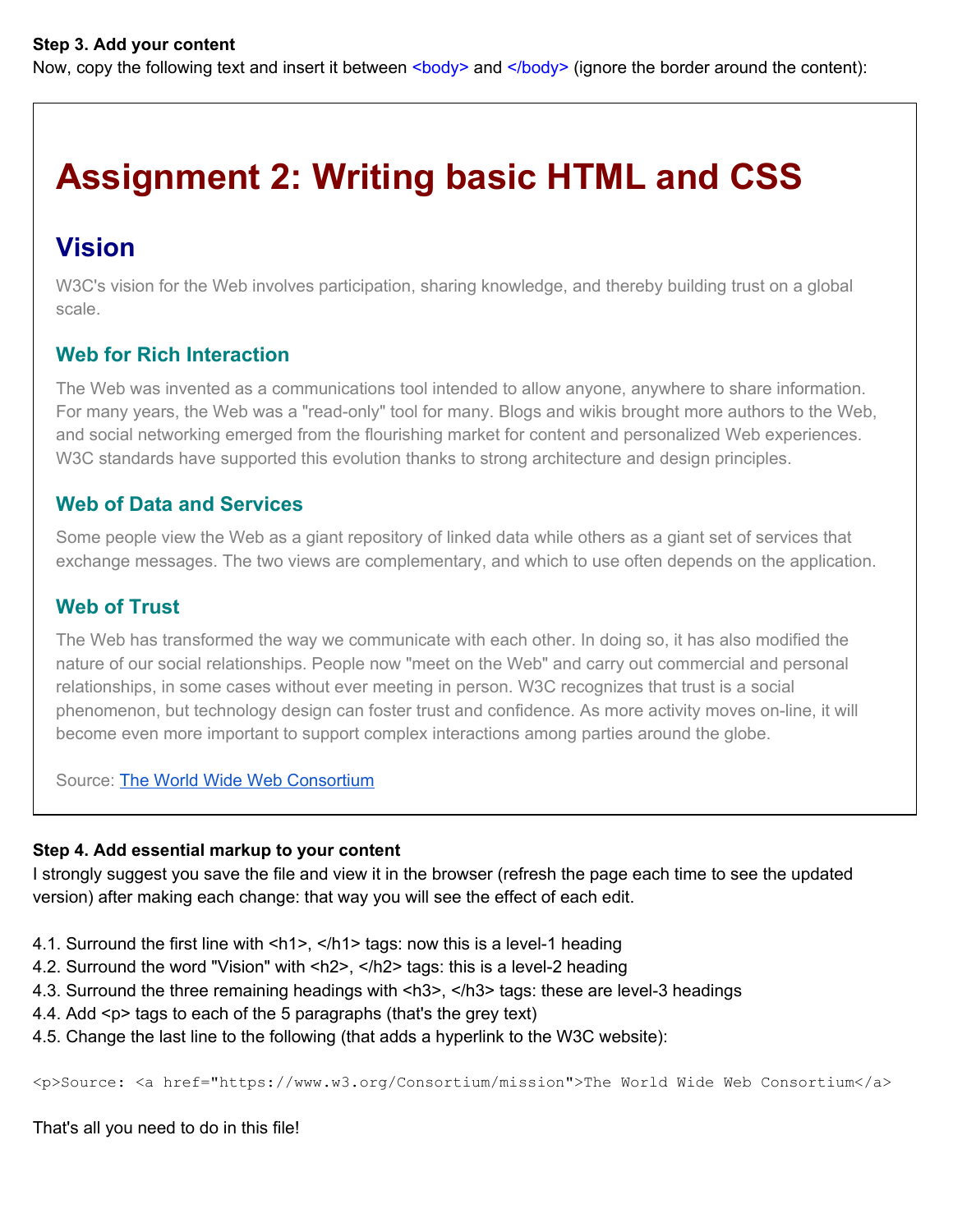#### This is what you HTML code should look like:

```
<!DOCTYPE html>
<html lang="en">
    <head>
        <title>Assignment 2</title>
       <meta charset="utf-8">
       <link rel="stylesheet" href="style.css">
    </head>
   <body>
       <h1>Assignment 2: Writing basic HTML and CSS</h1>
        <h2>Vision</h2>
       <p>W3C's vision for the Web involves participation, sharing knowledge, and thereby building trust on a
       global scale.
       <h3>Web for Rich Interaction</h3>
       <p>The Web was invented as a communications tool intended to allow anyone, anywhere to share information.
       For many years, the Web was a "read-only" tool for many. Blogs and wikis brought more authors to the Web,
       and social networking emerged from the flourishing market for content and personalized Web experiences. W3C
       standards have supported this evolution thanks to strong architecture and design principles.
       <h3>Web of Data and Services</h3>
       <p>Some people view the Web as a giant repository of linked data while others as a giant set of services
       that exchange messages. The two views are complementary, and which to use often depends on the application.
       <h3>Web of Trust</h3>
        <p>The Web has transformed the way we communicate with each other. In doing so, it has also modified the
       nature of our social relationships. People now "meet on the Web" and carry out commercial and personal
       relationships, in some cases without ever meeting in person. W3C recognizes that trust is a social
       phenomenon, but technology design can foster trust and confidence. As more activity moves on-line, it will
       become even more important to support complex interactions among parties around the globe.
        <p>Source: <a href="https://www.w3.org/Consortium/mission">The World Wide Web Consortium</a>
 \langle/body>
</html>
```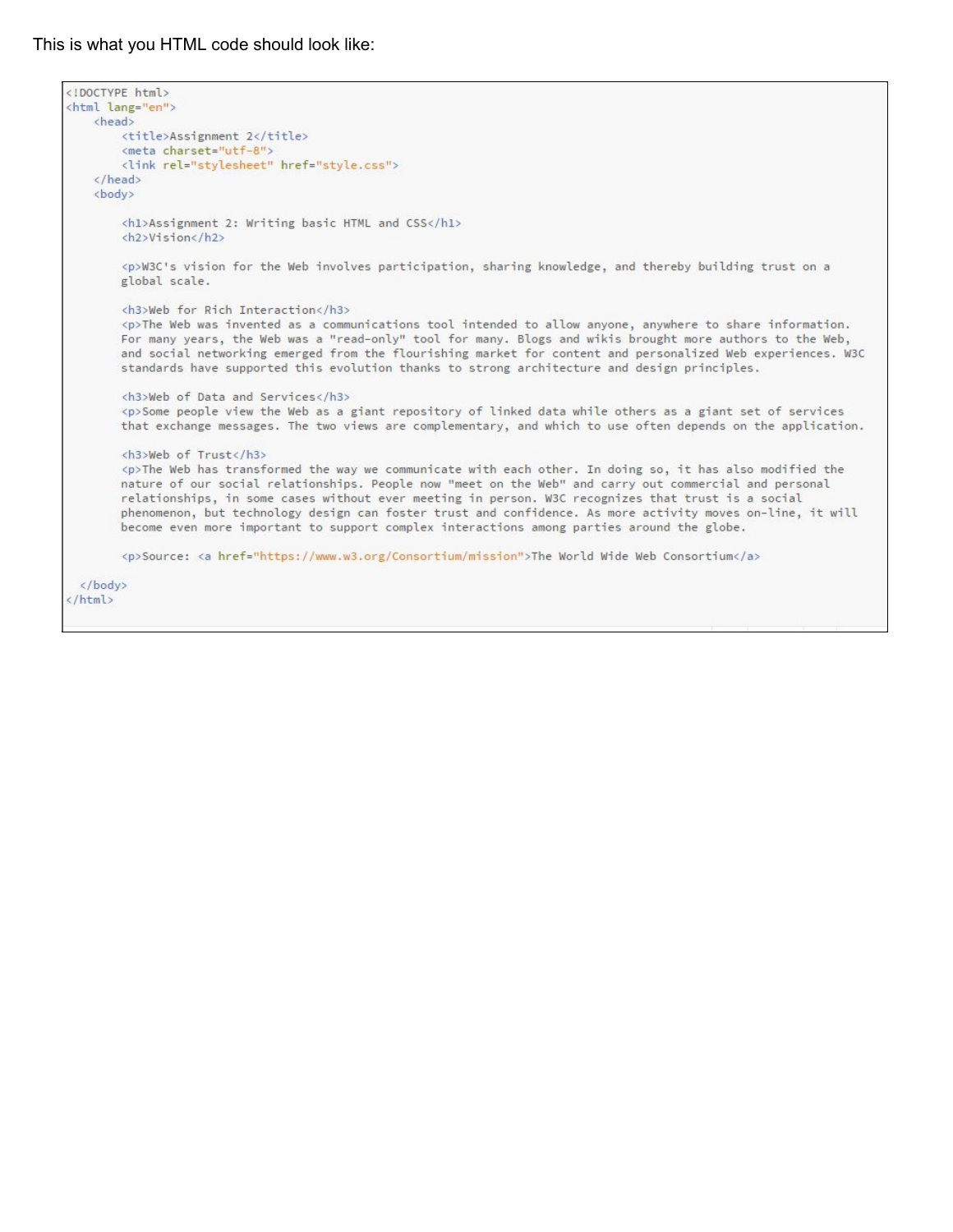

#### **Step 5. Validate your HTML**

Use the W3C validation service to validate your HTML code by uploading your index.html file: [https://validator.w3.org/#validate\\_by\\_upload](https://validator.w3.org/#validate_by_upload)

If you see a long list of errors, look at the line number of the first one and find what's causing it (you must have made a typo or missed a character). Fix it and revalidate (you must re-upload the updated file). Repeat until you have no errors.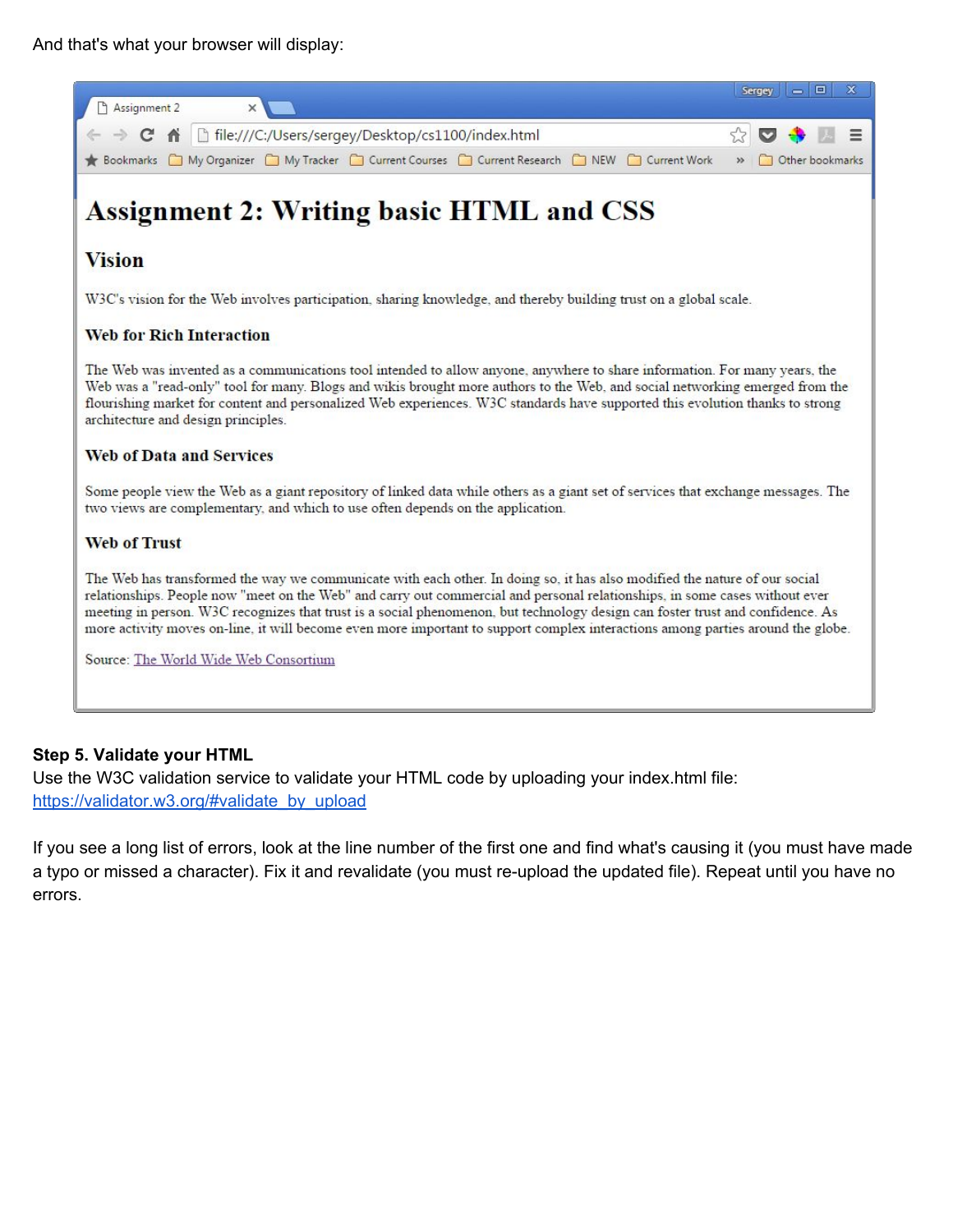# **Step 6. Add CSS**

Open your style.css file. Add the following code:

| body {<br>margin: 50px;         |
|---------------------------------|
| $\mathcal{F}$<br>$h1$ {         |
| color: maroon;<br>$\mathcal{F}$ |
| $h2$ {<br>color: navy;          |
| $\rightarrow$                   |
| $h3$ {<br>color: teal;          |
| $\ddot{\phantom{1}}$            |
| $p$ {<br>color: grey;           |
| $\mathcal{F}$                   |
|                                 |

Like with your HTML editing, I strongly suggest you save the file and view it in the browser (refresh the page each time to see the updated version) after making each change: that way you will see the effect of each edit.

Save and close your style.css file. Your web page should look like this: